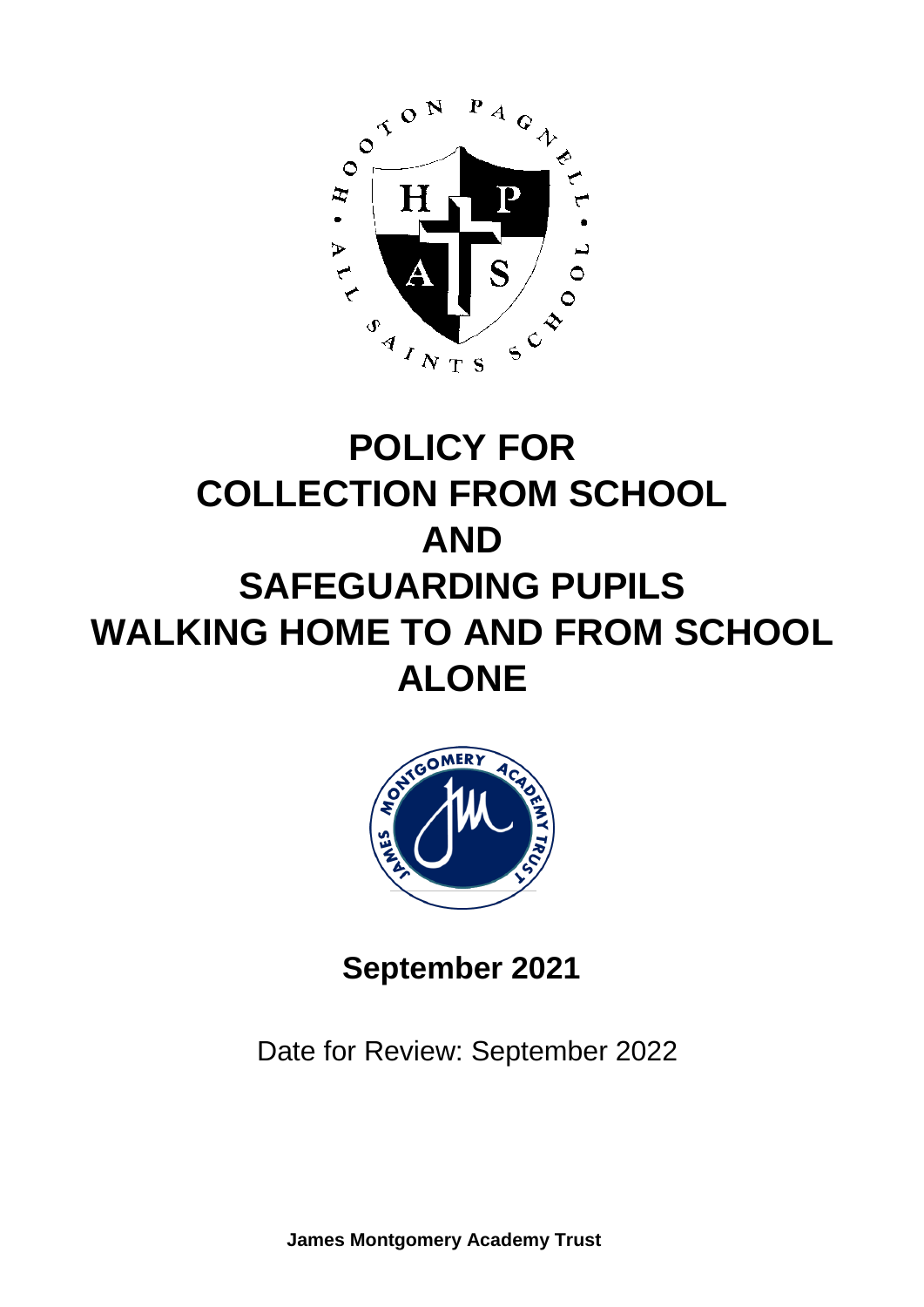#### **Statement of intent**

**The James Montgomery Academy Trust (thereafter referred to as JMAT)** and its schools believes it is essential to ensure all pupils are safe when they leave school at the end of the day. We appreciate that, for many families, arrangements need to be flexible and it may be that several people care for the child after school.

For this reason, we have set out clear procedures that all staff and parents must adhere to, to ensure the safeguarding and wellbeing of pupils.

The aim of this policy is to:

- Keep pupils safe.
- Ensure all staff members are aware of the correct procedures for the end of the school day.
- Make parents aware of the expectations regarding collecting children.
- Make parents aware of the requirements if they wish their child to walk home from school alone
- Highlight the importance of parent-school communication.

#### **Legal framework**

This policy has due regard to statutory legislation and guidance including, but not limited to, the following:

- Section 175 of the Education Act 2002
- Coronavirus Act 2020
- DfE (2021) 'Keeping children safe in education'
- DfE (2017) 'Statutory framework for the early years foundation stage'
- DfE (2018) 'Understanding and dealing with issues relating to parental responsibility'

#### **General collection procedure**

The JMAT and its schools reserve the right to adjust the start and leave time of pupils in different key stages in line with certain circumstances, such as the coronavirus pandemic. The change of start/leave times will be in line with government guidance and will often form part of precautionary actions to address social distancing and other measures.

Parents/carers will promptly collect their children at the end of the school day, times are as follows:

**Explorers**: Between 3:00pm and 3:15pm

**Pathfinders:** Between 2:45pm and 3:00pm

**Adventurers**: Between 3:00pm and 3:15pm

**Navigators:** Between 2:45pm and 3:00pm

At the end of the school day, children in EYFS and Key Stage 1 **must be** collected by a parent/carer or designated person who is at least **16 years** of age.

#### **We will not allow older brothers or sisters in school to collect younger siblings under normal circumstances. Extenuating circumstances must be agreed with the Headteacher.**

Children in Key Stage 2 must be collected by a parent/carer or a designated person according to parent/carer's instructions.

If the parent/carer cannot collect a child at the end of the day, school must be informed who is to pick up that day. Should arrangements change during the day the school should be contacted by telephone.

All children must be collected from After School Clubs by an adult unless written permission is given for the child to walk home.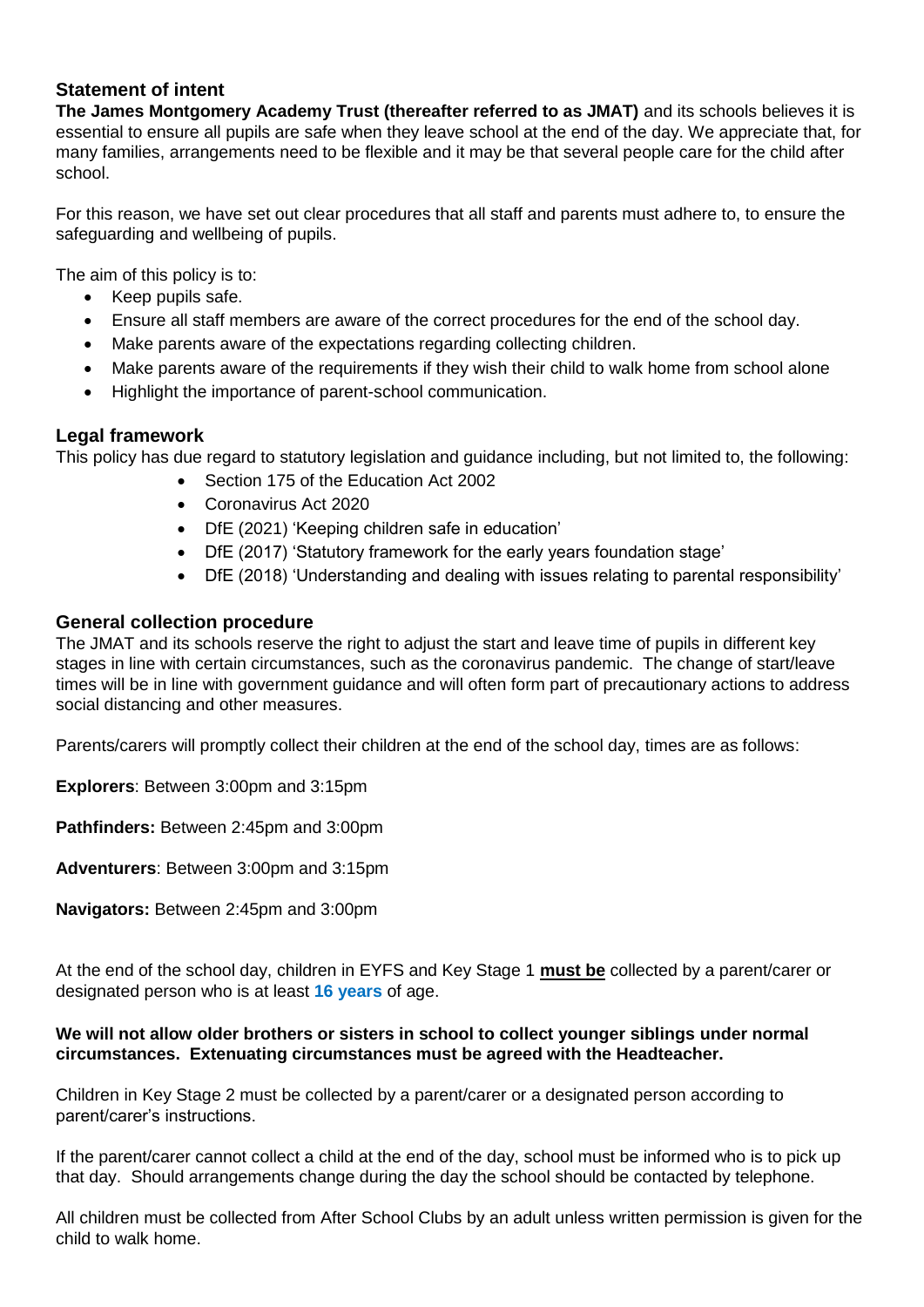No adult other than those named will be allowed to leave the school with a child. In the event that someone else should arrive without prior knowledge, the school will telephone the parent/carer immediately and await their advice.

In circumstances where there are safeguarding concerns for a vulnerable child and/or family, then a password system should be used to ensure good safeguarding practice for collecting the child at the end of the school day. Parents should choose a password for the adult allowed to collect the child and inform school of the password. Staff will then only allow the child to be picked up by the adult who uses the required password.

If a child is to be collected **before** the end of the school day, the school must be notified on the same morning. On arrival to school to collect the child the parent/carer will report to the School Office. The child will then be brought, by staff, to the reception to be taken home by the parent/carer.

If the parent/carer or alternative nominated adult is going to be late to collect their child, they should let the school know as soon as possible. We will keep children in school until their arrival

#### **Walking to or from school alone**

There are no laws around age or distance of walking to or from school.

A families' guide to the law states: "There is no law prohibiting children from being out on their own at any age. It is a matter of judgement for parents to decide when children can play out on their own, walk to the shops or school."

Parents are legally obliged to ensure their children get to school and attend regularly, but this in itself does not disallow independent travel. However, as a school, we are responsible for the welfare of our pupils and therefore have to consider what we believe is good practice in ensuring the safety of our pupils.

We also have an obligation to alert relevant authorities should we believe a child's welfare is at risk. In setting out our protocol for collecting children we have taken advice from the:

- **DfE** that states: It is for each school to decide, and enforce its own pupil collection policy and request that parent/carers formalise collection arrangements in writing. The school is not responsible for a child's safety on his or her way home.
- **NSPCC** that states: Children under eight can't judge the speed and distance of moving vehicles. They still need help when crossing roads.

There is no set age when children are ready to walk to school or home on their own. It very much depends on their maturity and confidence. Knowing that children under the age of eight can't judge the speed or distance of moving vehicles, we expect that children from Years 3 and 4 be brought to and collected from school.

Only children from Years 5 and 6 will be allowed to walk home alone. Parents who request that younger children be allowed to walk home alone will be invited in for a discussion with the Headteacher to explore those particular circumstances.

#### **Parent's responsibility**

Parents must decide if their child is ready to walk home from school alone, and assess any risks associated with the route and their child's confidence. Questions for parents to consider if their child is ready for this responsibility include the following:

- Do you trust them to walk straight home?
- Do you trust them to behave sensibly when with a friend?
- Are they road safety aware?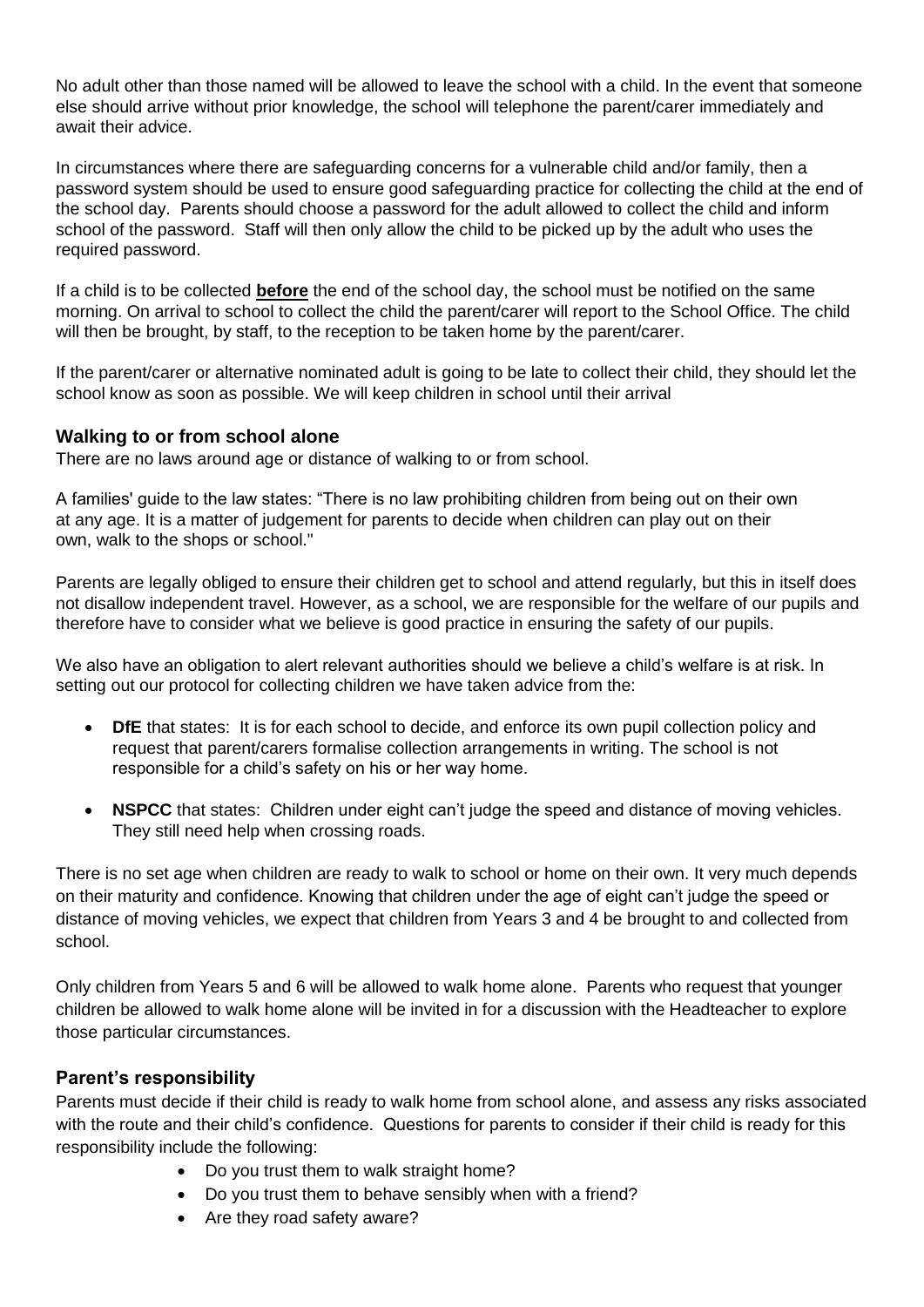- Would they know what to do if a stranger approaches them?
- Would they have the confidence to refuse to do what a stranger asked?
- Would they know the best action to take if a stranger tried to make them do something they didn't want to do (scream, shout, kick or fight)?
- Would they know what to do if they needed help?
- Would they know who best to approach to get help?

If the parents of Year 5 and 6 pupils wish their children to walk home alone the school must be informed of this in writing, a note will then be made on RecordMy.

**Your child will also be responsible for their behaviour whilst on the school premises either before or after school. Should their behaviour not be acceptable you will be asked to accompany or collect them until they have proved they can be trusted again.**

## **Children being picked up by someone who is suspected to be impaired by the use of alcohol/drugs**

The following procedure will be followed if any child is picked up by an **allegedly impaired person:**

- If the person picking up a child is, in the judgment of staff, impaired (under the influence of drugs or alcohol) and unable to adequately care for the child, the staff will not release the child to that person
- The child will be taken to the School Office and the DSL will use the contact list to call a relative or friend to pick up the person and child.
- If no contact can be made then Social Services will be contacted for advice.

# **When a child is not picked up**

The following procedures will be followed for any child who is not picked up:

- The child will remain with the class teacher for up to 10 minutes.
- After 10 minutes the child should be taken to the School Office. The administrative team in the School Office will contact the parents by telephone.
- If other contacts are given on the child's confidential sheet, they will be contacted.
- If no contact can be made with the emergency contact or parents the school will continue to try and make contact for a reasonable amount of time until 4.30pm, at the latest.
- After 4.30pm, if we have not been able to make contact then Social Services will be contacted for advice.
- Two members of school staff (which should include at least one Senior Member of Staff) will remain at school until Children's Social Care make their decision as to whether it is a case of abandonment.
- The school will ensure that these protocols have been followed by staff and a note of all calls will be completed on Safeguard.
- If a child is frequently not collected on time then MASH will be contacted.

## **NO CHILD WILL EVER BE LEFT ON THE SCHOOL PREMISES UNATTENDED.**

## **Monitoring, Evaluation and Policy review**

The policy will be promoted and implemented throughout the JMAT schools.

This policy will be assessed for its implementation and effectiveness **annually** by the **Trust DSL.** The scheduled review date for this policy is **September 2022.**